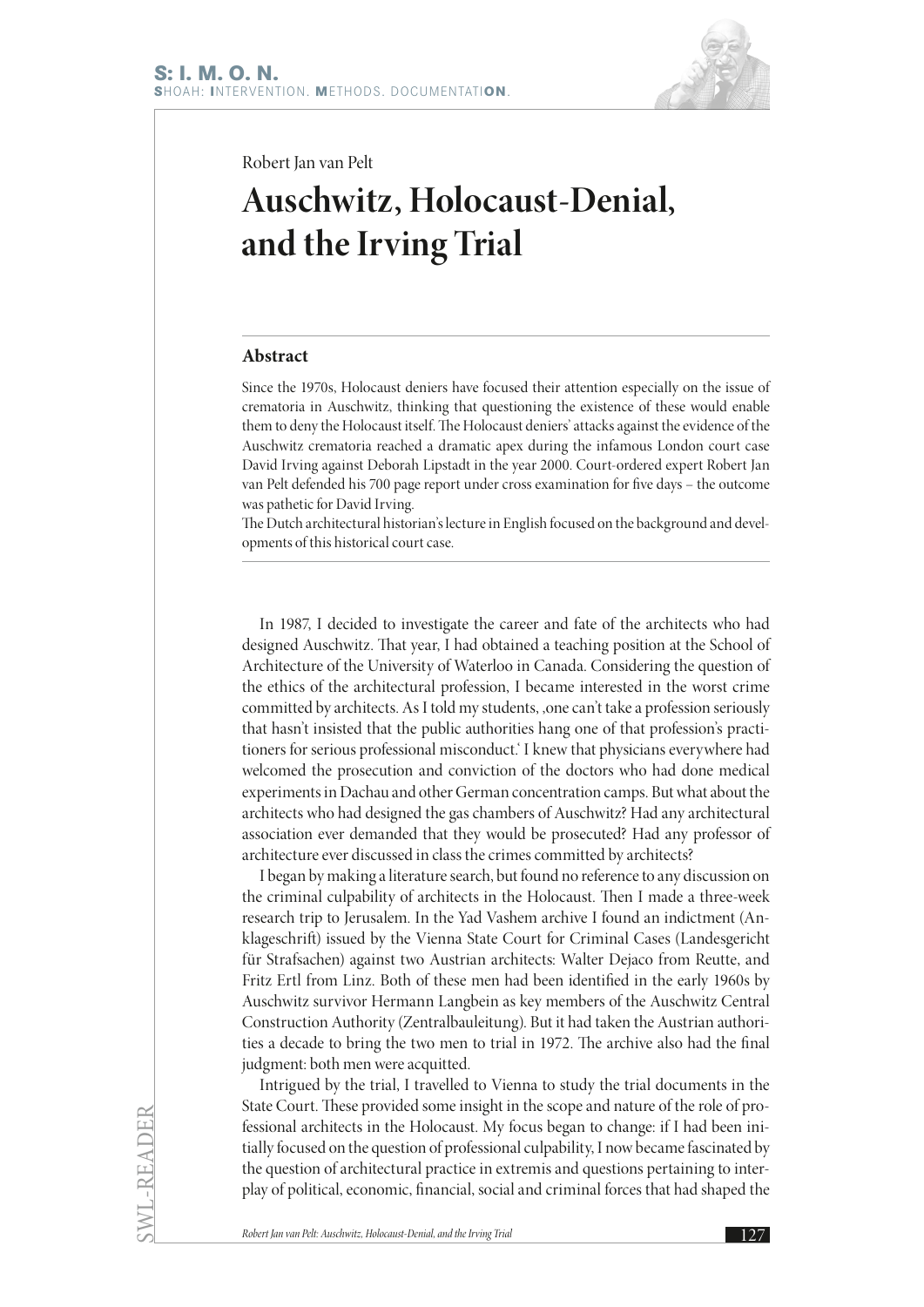development of the Auschwitz camps as man-made environments. Would it be possible to write an architectural history of Auschwitz? With the materials discovered in the State Court archive, in the archive of the Auschwitz-Birkenau State Museum in Oswiecim, the German Federal Archive in Koblenz, and the Osobyi (Special) Archive in Moscow, which hold a remarkable collection of captured German documents, inclusive many records of the Auschwitz Construction Authority, I wrote, in collaboration with Debórah Dwork, what became an *Ortsgeschichte* of Auschwitz. This history, published as Auschwitz: 1270 to the Present (1996), tried to recreate the historical context of the camp that had been of relevance to the men who created it. In 1939, at the end of the Polish Campaign, the Polish town of Oświęcim had been annexed to the German Reich, and a process of ethnic cleansing began in the town and its surrounding countryside that was justified through references to the medieval German *Drang nach Osten*. Also the large-scale and generally benign 'Auschwitz Project', which was to lead to the construction of a large and beautiful model town of some 60,000 inhabitants supported by an immense synthetic rubber plant, was begun with a clear reference to medieval precedents of German settlers founding and building new towns in the Wild East.

The discovery of this 'other' history of Auschwitz – a history that had been only very partly realized to be completely overtaken by the history we know, a history defined by the murder of more than one million human beings, mostly Jews, in architect designed factories of death – was very exciting. When I had begun my work in the archives, the consensus of historians was that Himmler's choice of Auschwitz as a site of mass extermination had been determined on the basis of his assessment that that place wasn't good for anything else.<sup>1</sup> The discovery of ample evidence that the Germans invested in 1941 and early 1942 great resources in trying to transform Auschwitz into a model city for Germans raised, of course, the question why and how that 'Auschwitz Project' had come to a stop, and why and how Auschwitz became a landscape of murder. It was a phenomenon that reminded me sometimes of the Strange Case of *Dr. Jekyll and Mr. Hyde*, and at other times of *A Tale of Two Cities.* What was the hinge that connected these two characters, these two cities? I shall not give away the key element of the plot. You may read it for yourself in Chapter Nine of the book (which, incidentally, was published in German as *Auschwitz: 1270 bis Heute*).

The publication of the book led to an unexpected twist in my career. I had turned to the topic because I had been interested in the general question of professional culpability of architects. The book had reached beyond that by providing what may be defined as a cultural history of a death camp. But in the wake of its publication, I was called upon to become an agent in the battle against Holocaust Denial. In 1997, I was approached by the filmmaker Errol Morris to help him complete a documentary that focused on the American Holocaust denier Fred Leuchter,<sup>2</sup> and in 1998, I was asked to join the defence team of Deborah Lipstadt, who had accused the English historian David Irving of being a Holocaust Denier and, as such, a falsifier of history. Both Morris and Lipstadt desired my expertise because in both cases the interpretation of the historical evidence of the role of Auschwitz in the Holocaust was of central importance. Leuchter had written an engineering report in which he had come to the conclu-

<sup>1</sup> This theory was first proposed by Jan Sehn, Concentration and Extermination Camp Oświęcim (Auschwitz-Birkenau), in: Central Commission for the Investigation of German Crimes in Poland, German Crimes in Poland, 2 vols. Warsaw 1946/47, 1, 27f.

<sup>2</sup> Mr. Death: The Rise and Fall of Fred A. Leuchter Jr. Motion picture. Directed by Errol Morris. Fourth Flour Pictures, 1999.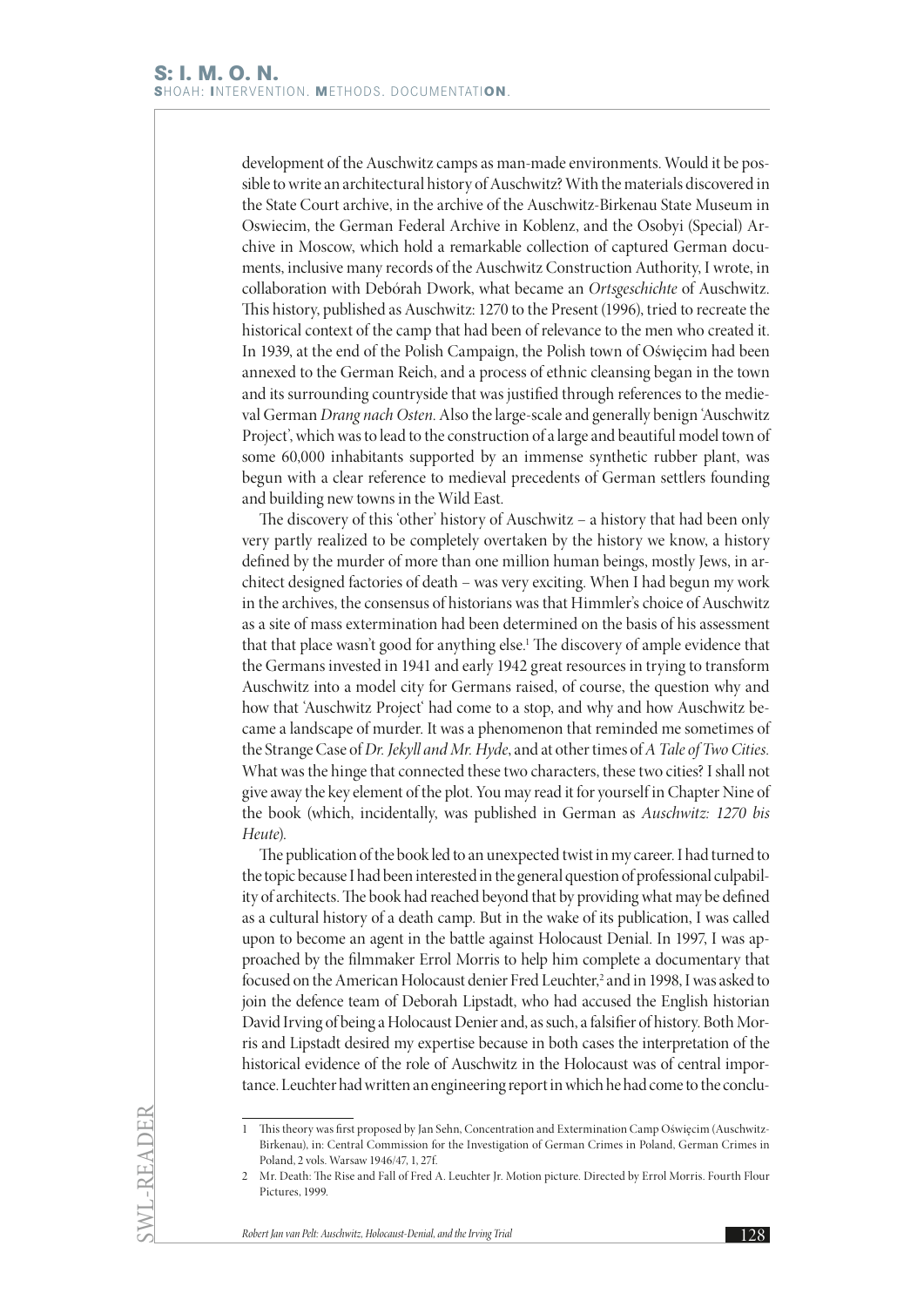sion that the Auschwitz gas chambers and ovens could not have killed the alleged number of victims, while Irving, on the basis of *The Leuchter Report*, had converted to Holocaust denial to become its most famous and perhaps also notorious champion.

Holocaust deniers consider the established historiography of Auschwitz to be the key citadel that they needed to destroy to be successful in convincing the world of the validity of their cause. They realise well its great symbolic value as of 'the capital' of the Holocaust because it is, first of all, the site where the single largest group of Jews were murdered: at least one million. Furthermore Auschwitz is particularly important because it was in its technology and organization thoroughly 'modern'. The crematoria offered in the logical arrangement of undressing rooms, gas chambers, and crematoria ovens carefully thought-out production facilities of death. Furthermore, only in Auschwitz did the whole process of extermination take place inside, making the procedure anonymous – and hence deniable. Most important, however, is the fact that there are many survivors who, and material remnants that, can bear witness to the genocide committed in Auschwitz. Of the 1.1 million Jews who were deported to Auschwitz, some 100,000 Jews left the camp alive. In addition there were 100,000 non-Jewish survivors of Auschwitz. They helped to keep the memory of Auschwitz alive. And then there is the site itself. Of the *Stammlager* (main camp) at Auschwitz and its huge satellite camp Auschwitz-Birkenau enough remains intact to give the visitor a sense of the nature and scale of the operation. And it is for this reason that a Holocaust denier like David Irving often referred to Auschwitz as 'the biggest weapon' in what he described as the Jewish propaganda campaign against the truth. Auschwitz was , the great battleship', and following Churchill's 1941 instruction to 'Sink the Bismarck', Irving called other deniers to 'Sink the Auschwitz'.3

As I began to study the methods of the Holocaust deniers, I discovered that they were focused on Auschwitz not only because of its symbolic significance, but also because the abundance of material remains of the gas chambers and the crematoria were essential to their forensic games. In order to succeed, they cannot invoke the testimony of eyewitnesses, because it is difficult to use eyewitness evidence to attest to a non-event. In general, Holocaust deniers like to rely on the interpretation of some material piece of evidence by expert witnesses. They discredit and discard all eyewitness testimony as either false (because the eyewitnesses were beneficiaries of indemnification) or unreliable (because the condition in the camps was chaotic), and focus on the interpretation by expert witnesses of material evidence such as blueprints of the crematoria, figures of the fuel supply to these buildings, technical data about the behaviour of cyanide at various temperatures, measurements of cyanide compounds in the walls of the so called gas chambers, and so on. They believe that they can challenge and overturn the historiography of the Holocaust by finding one or more sleuths who share Sherlock Holmes' talent for deduction based on an expert knowledge of the minutiae of arcane subjects. The deniers, who have no hope to advance their argument with the help of eyewitness testimony, relish Holmes' forensic deduction because material clues cannot protest when you misinterpret them. They're always silent, and only acquire a voice through the expert who interprets them.<sup>4</sup>

SWL-READER

<sup>3</sup> David Irving, Battleship Auschwitz, in: The Journal of Historical Review 10 (1990), 499.

<sup>4</sup> A fundamental source for the rest of this lecture is Robert Jan van Pelt, Expert Opinion written on instructions of Davenport Lyons and Mishcon de Reya, solicitors for Penguin Books Limited and Deborah E. Lipstadt, for the purposes of assisting the Queen's Bench Division in the High Court in London, Great Britain, in the case between David John Cawdell Irving, plaintiff, and Penguin Books Limited and Deborah E. Lipstadt, defendants, 2000. Available on the web at [http://hdot.org/en/trial/index.html.](http://hdot.org/en/trial/index.html) Also see Robert Jan van Pelt, The Case for Auschwitz: Evidence from the Irving Trial. Bloomington and Indianapolis 2002.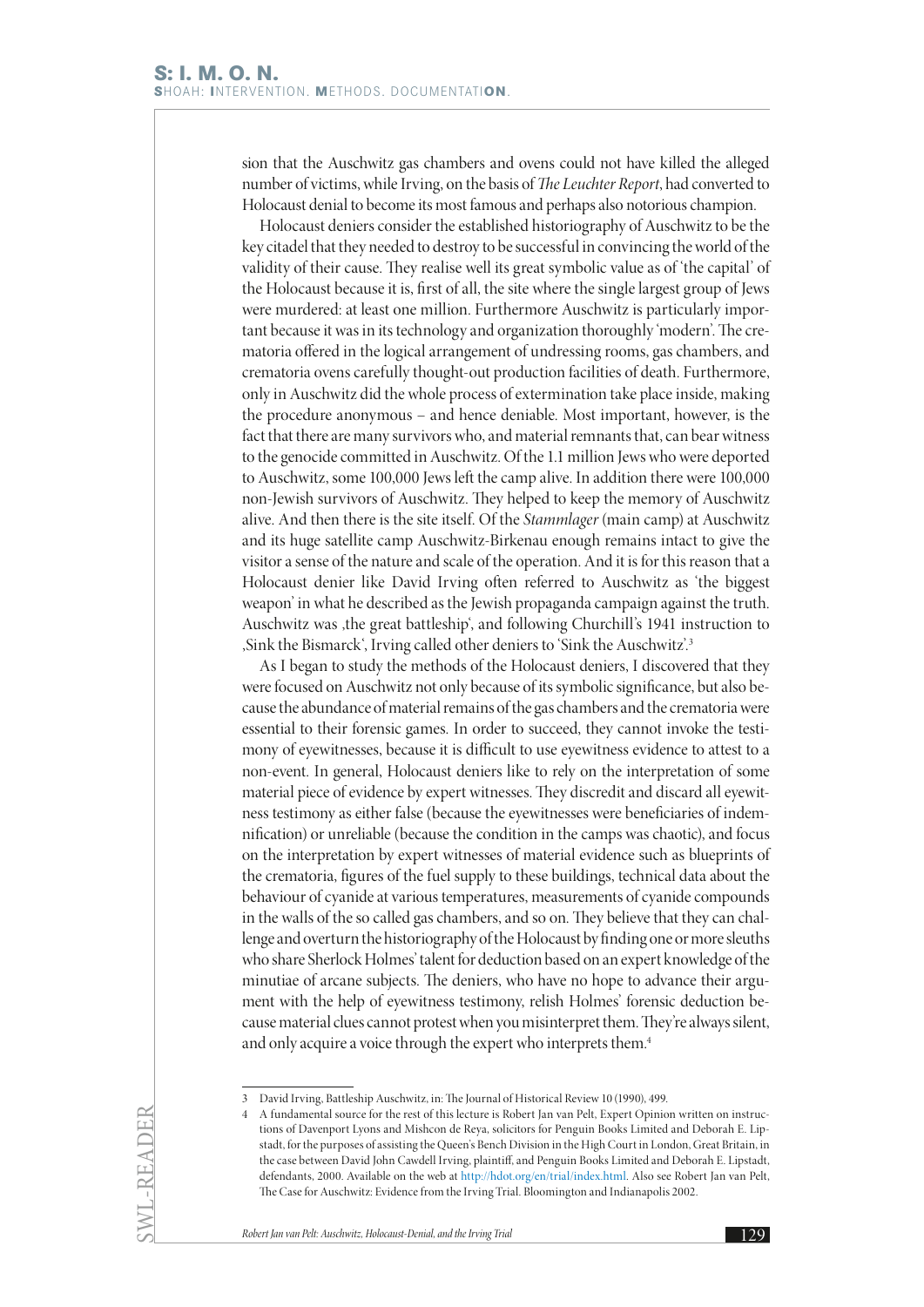A detective who desires to establish or for that matter overturn the truth by interpreting clues needs material evidence as a point of departure. The problem Holocaust deniers face is that both the gas vans that has operated in Russia and in Chełmno and the *Operation Reinhard* death camps have left few if any clues to provide a basis for Holmes' brand of deduction. But a wealth of clues can be found in Auschwitz: these include documents in the archives and the remains of the gas chambers and incinerators. Using deduction, skilful minds ought be able to provide explanations that suggested a routine, innocent and non-genocidal use for what eyewitnesses had identified as proofs of criminal intent. By focusing on arcane issues that are thrown up by a cunning interpretation of carefully selected pieces of material evidence – be it the lack of soot in the ovens of the crematorium in Auschwitz, or the negligible amount of residual cyanide in the crumbling remains of the gas chambers, or the designation 'morgues' in the blueprints of the crematoria for rooms that eyewitnesses identified as gas chambers, or through specious comparisons between the design and operation of civilian crematoria as they exist in almost every major European and North American city and those in Auschwitz – and by presenting themselves as detectives and experts, deniers believe that they can undermine the established facts by making the evidence on which these facts were based look suspect is not absurd.

Deniers do not believe it is necessary to challenge all evidence. They trust on the 'so-called' butterfly effect. As gambler Jack Weil (Robert Redford) put it in the movie *Havana* (1990), "a butterfly can flutter its wings over a flower in China and cause a hurricane in the Caribbean."5 Obviously Weil was raised with the nursery rhyme that linked the loss of a nail to the fall of the kingdom. "For want of a nail the shoe was lost. / For want of a shoe the horse was lost. / For want of a horse the rider was lost. / For want of a rider the battle was lost. / For want of a battle the kingdom was lost. / And all for the want of a horseshoe nail." Deniers are gamblers at heart, and they believe that they may strike lucky if they flatter their tiny wings in the Auschwitz gas chambers. In 1982, the well-known American denier Arthur R. Butz evoked in a conference of deniers the butterfly effect in the context of a rare admission of the deniers' strategy. "The basic tactic of the defenders of the [extermination, remark RJP] legend …will be to attempt to make claims that cannot be tested." Those who peddled the hoax of the Holocaust pointed to extermination camps like Belzec, Sobibor and Treblinka – places of which little remained. When looking at these camps, deniers had few clues to debunk the hoax. But in the case of Auschwitz "the defenders of the [extermination, remark RJP] legend are in an impossible position." Butz noted that "it is very easy to bring down the legend as it applies to Auschwitz and Auschwitz in turn, on account of the nature of the evidence involved, brings down the rest of the legend with it."6

The French academic Robert Faurisson had a key role in developing the theory Holocaust Deniers use to assault the established record of Auschwitz, and he also sponsored the forensic investigations done by Leuchter. A teacher of comparative literature, Faurisson had no standing as a historian, and neither had other well-known deniers such as Butz, who was (and still is) an Associate Professor of Electrical Engineering. The inability of Holocaust Deniers to find support amongst historians was, and remains an embarrassment that they can only can try to neutralise through the spurious claim that all historians are either brainwashed to accept a lie as truth, or that

SWL-READER

<sup>5</sup> Havana. Motion Picture Directed by Sydney Pollack. Universal Pictures, 1990.

<sup>6</sup> Arthur R. Butz, The Hoax of the Twentieth Century: The Case Against the Presumed Extermination of European Jewry. Torrance <sup>2</sup>1992, 363f.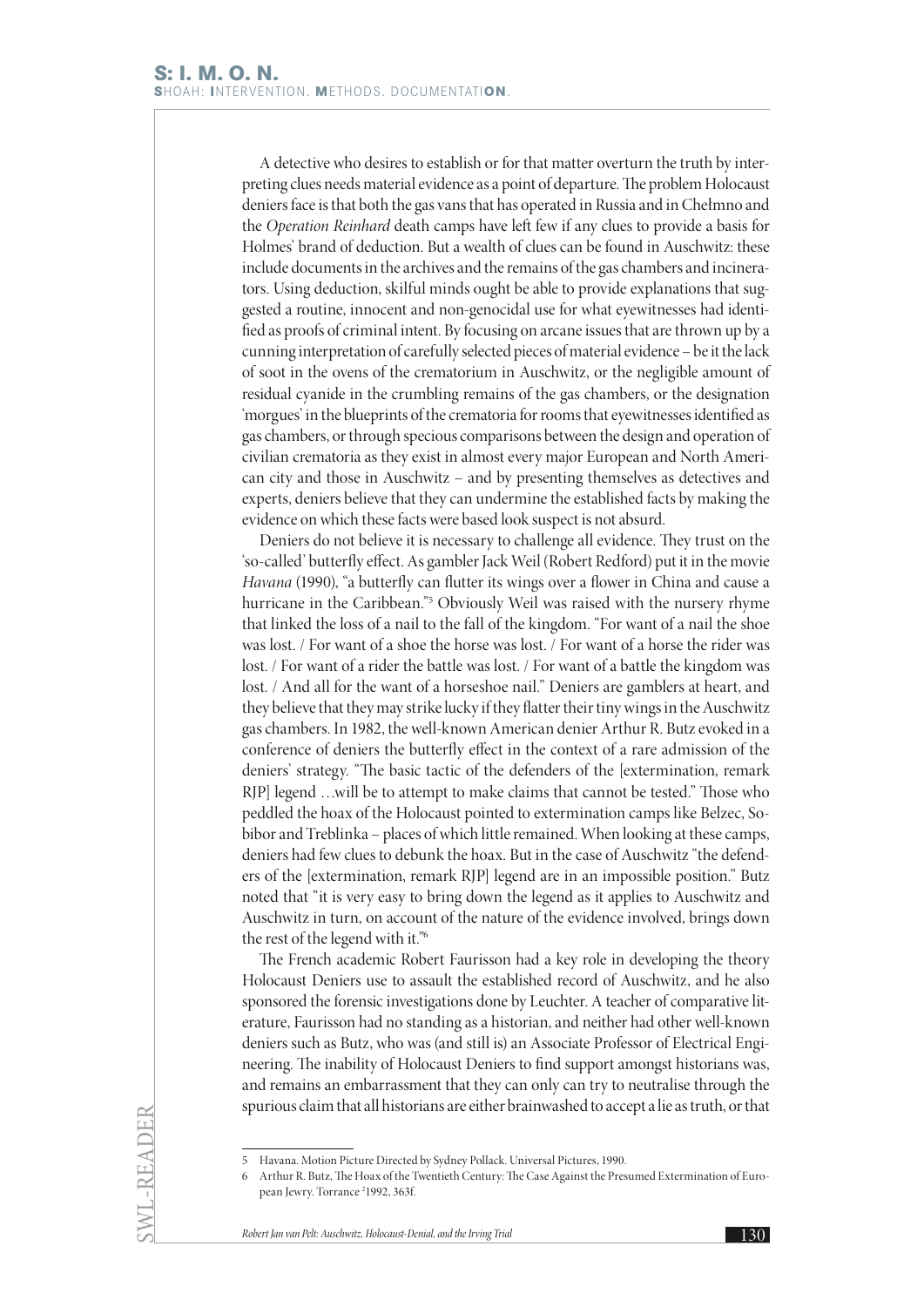they are part of a great conspiracy to hide the truth from the public at large. Yet it is an obvious source of concern. Hence their enthusiasm when, in 1988, a well-known writer of histories of the Second World War public embraced their cause. To them, David Irving's endorsement of The Leuchter Report marked a watershed.

Born in 1937 in England, Irving showed already at an early age somewhat contrarian tendencies.7 When, at grammar school, he was awarded a book as a prize, he asked for Hitler's *Mein Kampf*. After a short stint at the University of London, he left for Germany to work in a Thyssen steel mill. There he rose to the position of Third Smelter and, perfected his German, and for the first time encountered in the stories of his fellow workers a German perspective on the Second World War – one that defined the Germans not as perpetrators, but as victims. One of them came from Dresden, and told Irving about the Allied fire-bombing of that city in February 1945. His story proved a catalyst, and Irving decided to write a history of what he had come to see as a major Allied war crime. Published in 1963, Irving's well-written *The Destruction of Dresden* not only became a best-seller, but its allegation that the bombing of the city was the biggest single massacre in European history' gained him access to Germans who, after 1945, had chosen to remain out of the public eye. When asked, these Germans were happy to share with Irving their memories and some old documents which they had kept under lock and key since 1945. As a result, Irving gained among professional historians the enviable reputation for finding hitherto unavailable historical material. Irving, in turn, developed a profound disdain for the work of other historians, whom he accused of intellectual incest as they copied each other's conclusions without bothering to dig up new evidence. In quick succession Irving published, among other books, the memoirs of Field Marshal Wilhelm Keitel (1965), a history of the Nazi atomic research program (1967), a biography of Air Force Field Marshal Erhard Milch (1973), and a biography of Field Marshal Erwin Rommel (1977). Irving's friendship with Hitler's SS adjutant Otto Günsche proved fateful. Günsche introduced him to surviving members of Hitler's personal staff. These people who had lived very close to Hitler trusted Irving as an sympathetic Englishman who had no anti-Nazi axe to grind, and, when asked, entrusted him with their diaries and private papers.

After more than a decade of research, Irving published his massive, more than 900-page *Hitler's War* (1977). Written in a gripping narrative style, Hitler's War was very different from the dry studies that preceded it. Showing a keen eye for the texture of life, Irving wrote the book in the style of a historical novel. It read as if he had somehow crawled into the skins of the main protagonists – a quality that does not surprise because Irving had relied heavily on the interviews, diaries and memoirs he had obtained from the members of Hitler's inner circle. The general public loved it. But most historians were deeply troubled by the fact that Irving had uncritically accepted as truth the views of those who had a vested interest in putting Hitler in the best possible light. The result resembled the account of his life during the war that Hitler never came to write.

Irving's sympathy for Hitler had led to what most reviewers considered the offensive core of Hitler's War: Irving's theory that the Holocaust had been initiated behind Hitler's back by men like Reichsführer-SS Heinrich Himmler, SD Chief Reinhard Heydrich, and Gauleiter Artur Greiser. While Irving had tried to lift the burden of guilt from Hitler's shoulders, misquoting evidence to make his point, he did not deny that the Holocaust had occurred.

<sup>7</sup> See van Pelt, The Case for Auschwitz, 15ff., 3.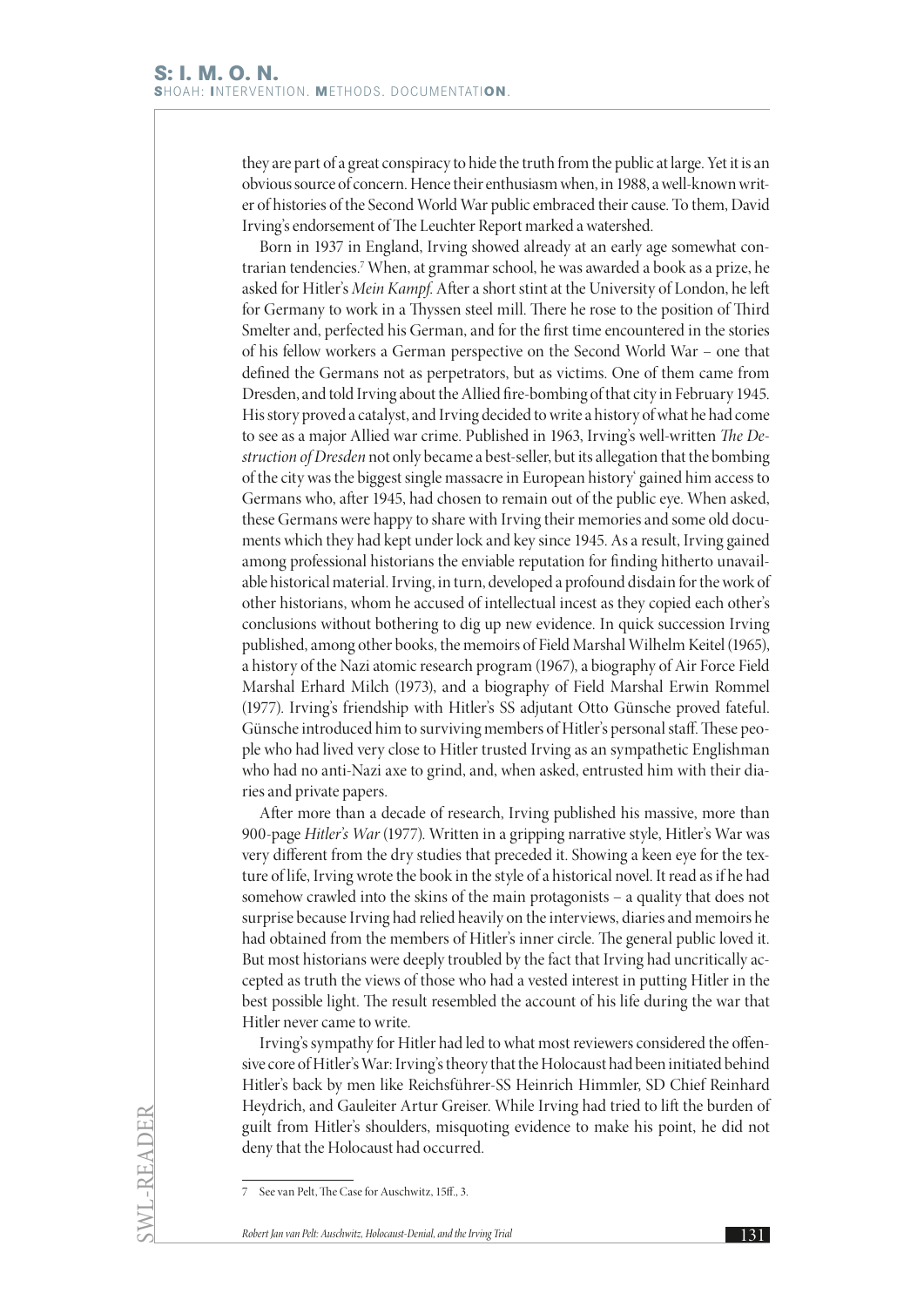If Irving had hoped that Hitler's War would earn him the respect of the historical establishment, he must have been disappointed. Hugh Trevor Roper, Regius Professor of Modern History at Oxford, concluded that Irving's judgement could not be trusted, that his discussion of Hitler's attitude to the Jews was highly implausible, and that he routinely distorted the evidence. Also Martin Broszat, Director of the Institute for Contemporary History in Munich, and the prominent historian Eberhard Jäckel of the University of Stuttgart published devastating critiques. But *Hitler's War* attracted the sympathetic attention of Holocaust deniers. Until the publication of *Hitler's War*, no historian of reputation had come even close to their views. They recognised in Irving a kindred spirit who could lend their case legitimacy, and they actively began to cultivate him as a fellow traveller. In the early 1980s, he agreed to establish an ongoing commercial relationship with the Institute for Historical Review, which was a centre of Holocaust denial, the right to distribute his books. While projecting towards the outside world an image of success, with a flat in Mayfair and a Rolls-Royce, Irving was having financial difficulties and was in need of help.

In 1983, Irving agreed to attend the annual conference of the Institute for Historical Review. Irving's confidence was buoyed by the reaction to his highly visible role in the debunking of the Hitler Diaries as forgeries.<sup>8</sup> Endorsed as authentic by amongst others Trevor-Roper and Jäckel, who had so heavily criticised Hitler's War, Irving maintained that the diaries were fake. His conviction derived from the fact that he knew the collection from which the diaries had come as one riddled with forgeries. In fact, he was in the possession of copies of many of these fakes. Editors of magazines who had missed the scoop of the Hitler diaries, and who had a vested interest to protect their own circulations by showing that they were not genuine, had courted Irving as never before. It had made him a lot of money. More importantly, in a remarkable *coup de théâtre* during a public presentation of the Hitler Diaries in Hamburg, the affair had allowed him to appear as a prophet of truth. His vindictive and very public triumph over Trevor-Roper and Jäckel reinforced his neurotic sense of pride and his grandiose sense of self-importance, and the conviction that he was the only one who could, when confronted with remnants form the Third Reich, distinguish a fake from the real thing.

He saw another chance when, in 1988, he attended in Toronto the trial of Holocaust denier Ernst Zündel. Irving and Zündel had had a commercial relationship since the mid 1980s. When Zündel found himself in a courtroom indicted for having spread 'false news', Irving volunteered to testify on Zündel's behalf. Faurisson coordinated Zündel's defence, and he had conceived of the idea to employing Fred Leuchter, an American engineer who had serviced the gas chambers of the Missouri State Penitentiary in Jefferson City, as an expert witness. Leuchter agreed to investigate the ruins of the Auschwitz crematoria. He left for Poland on February 25 and returned on March 3, 1988. His conclusions were to Faurisson's liking: "The author finds no evidence that any of the facilities normally alleged to be execution gas chambers were ever used as such, and finds, further, that because of the design and fabrication of these facilities, they could not have been utilised for execution gas chambers."9 The judge was not convinced, but David Irving was. During his testimony Irving publicly embraced Leuchter's conclusions. "I'm very impressed, in fact, by the presentation, by the scientific manner of presentation, by the expertise that's been shown by it and by the very novel conclusion that he's arrived at." Irving admitted that "as a

<sup>8</sup> See Robert Harris, Selling Hitler, New York 1986.

<sup>9</sup> Fred A. Leuchter, The Leuchter Report: The End of a Myth. Decatur, Al: David Clark, nd.: 7.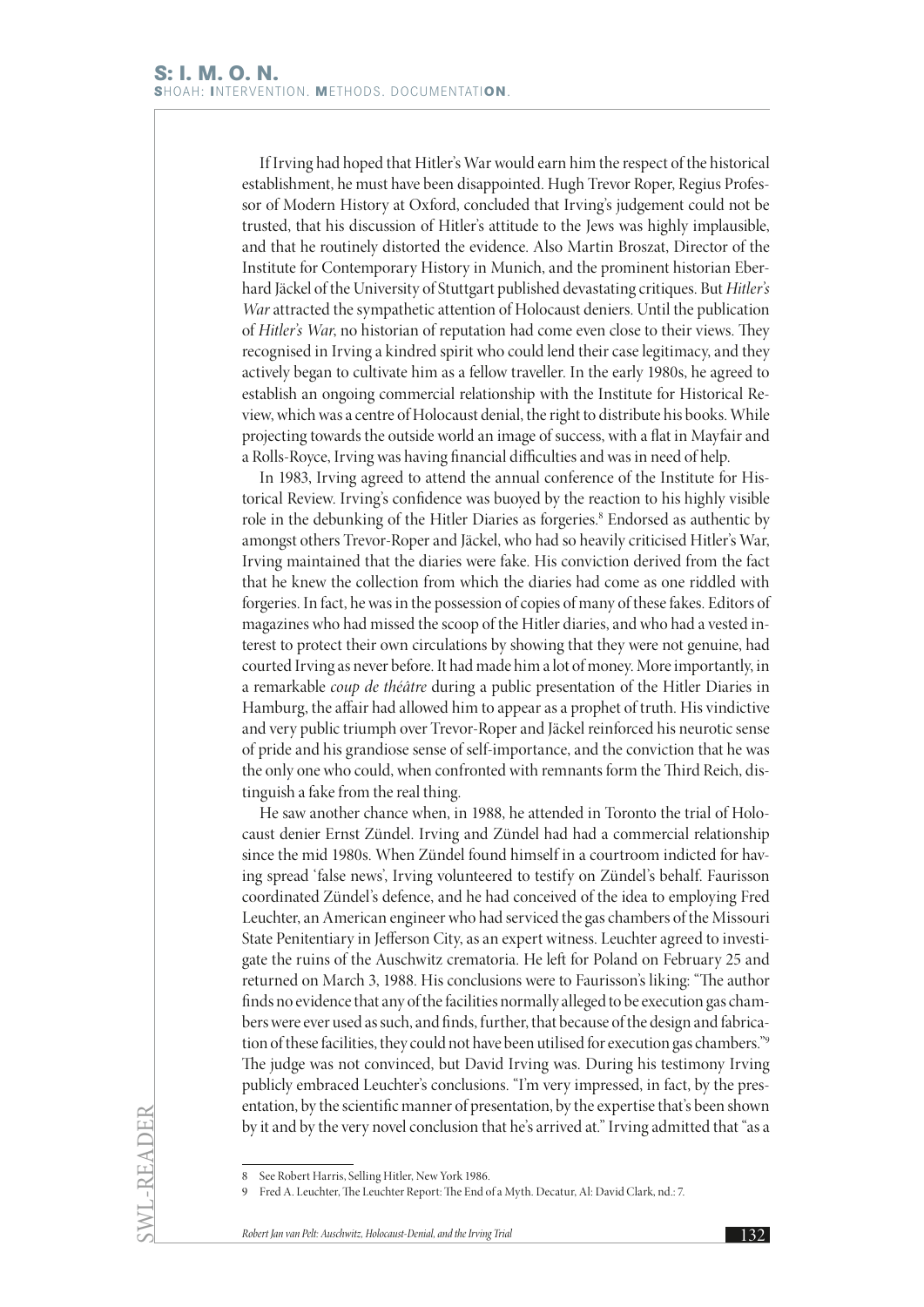historian I'm rather ashamed it never occurred to me to make this kind of investigation on the particular controversy." In conclusion, he endorsed the report wholeheartedly. "I think it is shattering in the significance of its discovery."<sup>10</sup>

Descending from the witness box, Irving had the choice to pack up, return to London, forget about it, and continue his studies of the Nazi pantheon. Probably his reputation would not have suffered much, and he would still have enjoyed the pleasures of a scholar's life without many controversies and court actions. Yet, he chose a different route: he decided that Leuchter's *Auschwitz* was to be his Rubicon, a hinge in his own career, and a turning point in the history of history. Irving began to aggressively trumpet his own conversion as a world-historical event. His behaviour had little to do with the professional conduct of historians in search for the truth, and much with the narcissism of a man caught in a no-man's land between an inflated sense of his own superiority as a historian and a debilitating sense of inferiority visa-vis the historical establishment. In a lecture given in 1988 in Canada Irving admitted that since he had been a small boy he had enjoyed to see important people, or people with reputation and prestige, with 'egg on their face'. With Holocaust denial, he had found a way to act out his boyhood dream: "just imagine the omelette on their faces if we manage to expose that other six million lie [as opposed the six million marks Stern paid for the Hitler diaries, remark RJP]. This is the prospect that is now opening up in front of me." The reference to the Hitler diaries was revealing, because it had been an occasion when he had indeed played a useful public role. Again and again he was to compare his role in the Hitler Diaries Affair with his endorsement of Leuchter's results. Irving predicted that soon he was to bring the whole exterminationist edifice down with a new book on Auschwitz. "This is why I hope that people will recognise that I managed to pull off a coup even more spectacular than exposing the Hitler diaries as a fake. From one six million lie to another. That I will see then that some of the world's most famous historians and politicians have the biggest omelette of all times all over their face."11

In a hurry to see the omelette on their faces, Irving bought from Zündel the right to publish the British edition of *The Leuchter Report* through his own publishing venture *Focal Point.* To Irving the prospect of a major historiographical revolution appeared bright. Half a year earlier by the respected Princeton historian Arno Mayer had published a controversial book entitled *Why Did The Heavens Not Darken? The Final Solution In History* (1988). Mayer had proposed that the Holocaust was not the result of antisemitism, but of antibolshevism. It did not arise from the National Socialist phantasy concerning the so-called 'Jewish Question', but resulted from German frustration when the Wehrmacht failed to defeat the Soviet Union in the Summer and Fall of 1941. While this thesis could perhaps be accepted for the operations of the *Einsatzgruppen*, Mayer went farther: *Operation Barbarossa* also provided the cause and context for the death camps, including Auschwitz. Mayer's book included a whole chapter on Auschwitz which provided enough clauses, sentences and paragraphs to raise the enthusiasm of Holocaust Deniers everywhere. While Mayer did not deny the presence and importance of the gas chambers, he attached a particular importance to typhus as a cause of death in Birkenau, which he described as the place where the ailing and dying from the other camps in the Auschwitz complex were sent. "From 1942 to 1945, certainly at Auschwitz, but

<sup>10</sup> Irving Testimony, District Court of Ontario: Her Majesty the Queen v. Ernst Zündel '88, transcripts, 9423. See also: van Pelt, The Case for Auschwitz, 45.

<sup>11</sup> Lecture given by David Irving in Toronto, August 1988, in: van Pelt, Expert Opinion, 588; see also: van Pelt, The Case for Auschwitz, 46.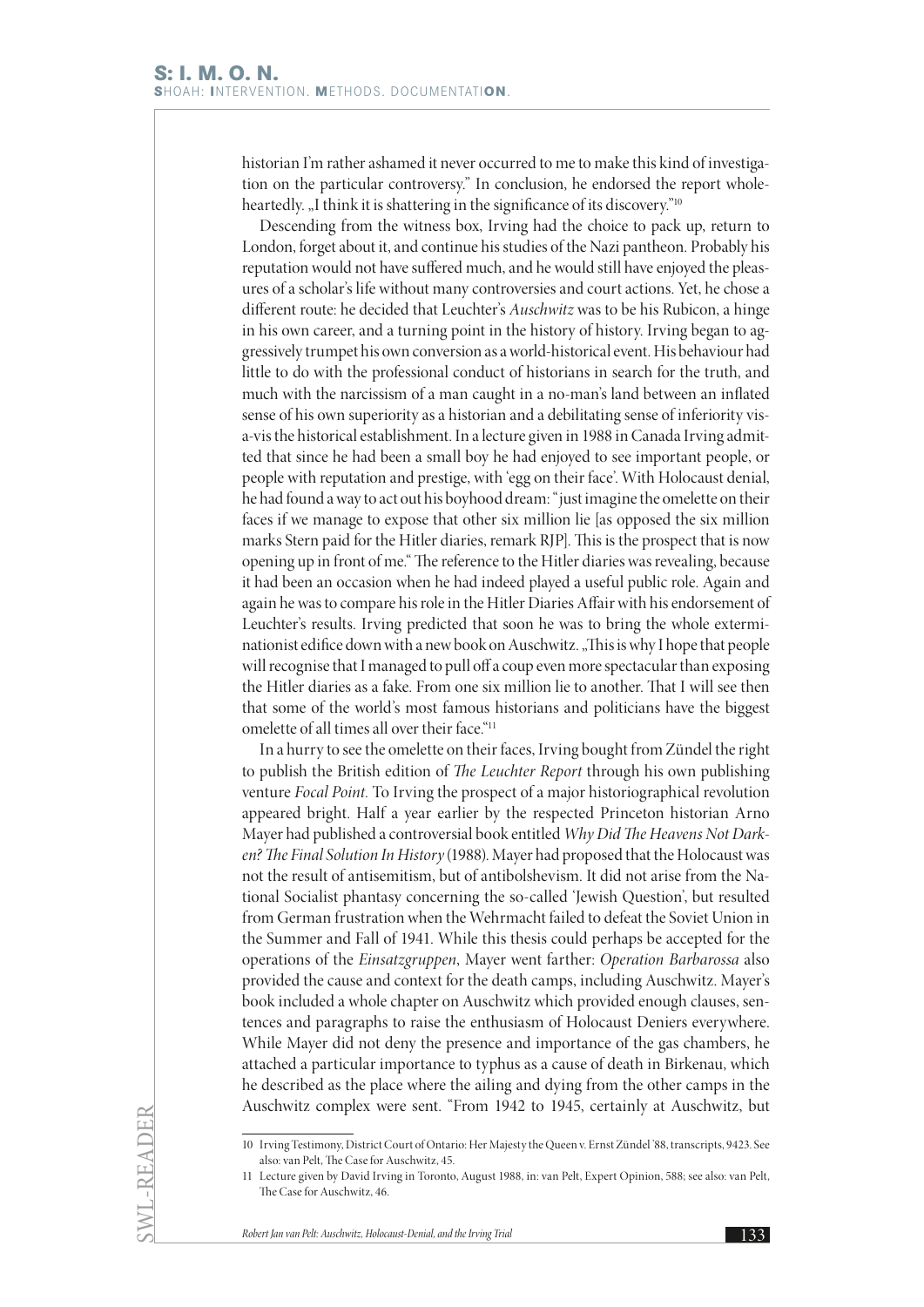probably overall, more Jews were killed by so-called 'natural' causes than by 'unnatural' ones."12 Mayer's thesis that typhus had been one of the main causes of death in Birkenau had brought happiness to Faurisson, who had claimed earlier that all Auschwitz victims had died of disease. With the apparently partial conversion of a prominent member of the historical establishment to a Holocaust Denial position vis-a-vis the Auschwitz gas chambers, Irving believed that the prospects of *The Leuchter Report* to attract establishment support looked good indeed. By 1989 Irving became the public face of Holocaust Denial. In 1990, he addressed a conference of Holocaust deniers organised by the Institute of Historical Review. He introduced his remarks on Auschwitz with, once again, a straight reference to his role in the Hitler diaries.

Just picture me seven years ago, in 1983. I am at the press conference of the West German Magazine *Der Stern,* in Hamburg. I had been smuggled in disguised as a reporter for *Bild-Zeitung*, which is the opposition newspaper group in Germany. I was very familiar with the Hitler case: I had spent twenty years of my life studying the story of Adolf Hitler. I had built up a personal card index of his life – about 30,000 index cards – and when they told me that they were about to publish the Hitler diaries, I knew it was phony! So *Bild-Zeitung* said: "Will you come along disguised a our press correspondence and attend this damned press conference and blow it up for them?" So I went along. I was the first on the microphone, and I was the first one to have a chance to ask the people at *Der Stern* certain questions. I said right out: "The Diaries are fake – the Adolf Hitler diaries are fake!" They had spent nine million Marks on them! And all the German historians had said they were genuine. Eberhard Jäckel had said they were genuine, so they must be genuine – but they were not. Inflation had done its work: if in 1989 he had talked about an expense of six million German marks, the figure had risen to nine million a year later. Irving continued by suggesting that the Holocaust was just another fraud to be exposed.

This is how it was when I was in Toronto a couple of years ago. I was called as an expert witness as a historian to give evidence at the Ernst Zündel case, where Zündel's researchers showed me the *Leuchter Report*, the laboratory tests on the crematoria and the gas chambers. As a person who, at the University of London, studied chemistry and physics and the exact sciences, I knew that this was an exact result. There was no way around it. And suddenly all that I had read in the archives clicked into place. You have to accept that, if there is no evidence anywhere in the archives that there were any gassings going on; that if there is not a single German document that refers to the gassings of human beings – not one wartime German document; and if there is no reference anywhere in the German archives to anybody giving orders for the gassings of people, and if, on the other hand, the forensic tests of the laboratories, of the crematoria, and the gas chambers and Auschwitz and so on, show that there is no trace, no significant residue whatsoever of a cyanide compound, then this can all only mean one thing.

He then referred to the fact that in 1990 the chief historian of Auschwitz had published a study in which he had established on the basis of careful research the total number of victims of that camp as 1.1 million – rejecting the figure of four million established by Soviet investigators in 1945. Having identified Auschwitz as a "battleship" and the main weapon in "the biggest propaganda offensive that the human race has ever known", Irving now claimed that "the Auschwitz has been steering amongst the Icebergs, and finally it has begun to scuttle itself".

<sup>12</sup> Arno Mayer, Why Did the Heavens Not Darken? The 'Final Solution' in History, New York 1988, 365.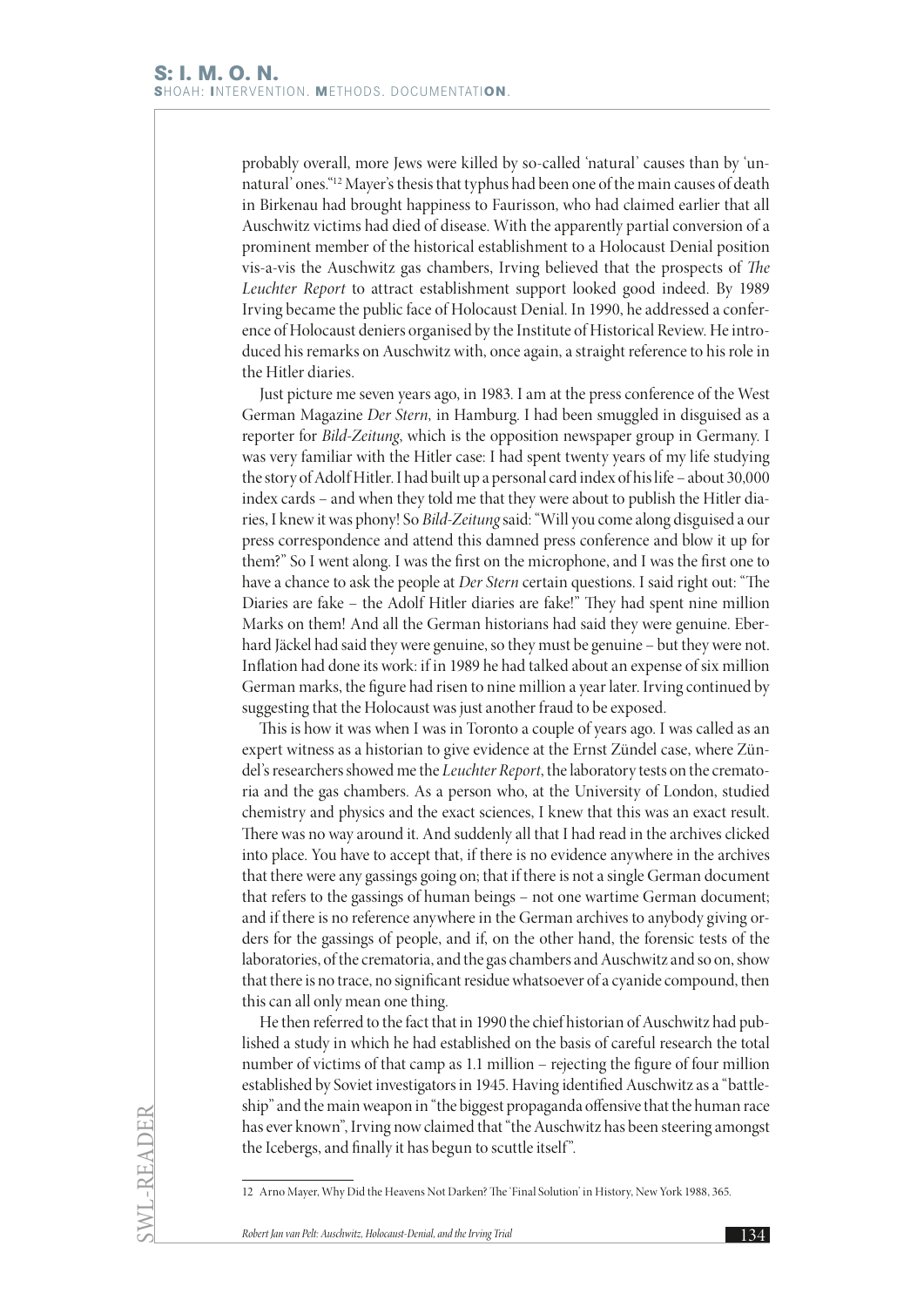They have begun to haul down the flag of the battleship Auschwitz. They have taken down the placard, they've taken down the memorial to the four million, and they have have replaced it with a rather smaller memorial to one million.

Of course that is not the end of the story. I am convinced that it's just the 'interim memorial'. I think it is on cardboard, if you have a close look, because why waste money on an expensive memorial when you are going only to have to change it again in a few months time! To me, Auschwitz is unimportant – I am happy that the ship is scuttling itself. It is vanishing. It is going to be left like the battleship Arizona at Pearl Harbor – if you ever go to Hawaii and have a look at it – with just its mast sticking out of the water to mark where once a great legend stood. And when people go there a hundred years from now and say: "Down there is the most incredible legend that people believed for fifty years: it's the great battleship Auschwitz, it was scuttled by its crew!"

Why don't we have to believe it? Well, you know about the *Leuchter Report*. 13 In his speeches to more general audiences, Irving did not mince his words either. "I don't see any reason to be tasteful about Auschwitz. It is baloney. It is a legend," he told an audience in Calgary, Alberta, in 1991. Once we admit the fact that it was a brutal slave labour camp and large numbers of people did die, as large numbers of innocent people died elsewhere in the war, why believe the rest of the baloney? I say quite tastelessly in fact that more people died on the back seat of Edward Kennedy's car in Chappaquiddick than ever died in a gas chamber in Auschwitz. Oh, you think that's tasteless. How about this. There are so many Auschwitz survivors going around, in fact the numbers increases as the years go past which is biologically very odd to say the least, because I am going to form an association of Auschwitz survivors, survivors of the Holocaust and other liars for the A-S-S-H-O-L-E-S, … 14

Such language attracted the attention of the American scholar Deborah Lipstadt. In 1986, she had published *Beyond Belief: The American Press and the Coming of the Holocaust 1933-1945.* This analysed the largely unconscious patterns of denial that had marked contemporary American reporting of the Holocaust. In the late 1980s she had become interested in the highly conscious patterns of Holocaust Denial propagated by Butz, Faurisson, and Irving. In 1993 she published in the United States her *Denying the Holocaust: The Growing Assault on Truth and Memory*. In this book she identified Irving as "one of the most dangerous spokesman for Holocaust denial". She charged that, "familiar with historical evidence, he bends it until it conforms with his ideological leanings and political agenda". Writing about Irving's conversion to Holocaust denial, Lipstadt wrote: David Irving, who during the Zündel trial declared himself converted by Leuchter's work to Holocaust denial and to the idea that the gas chambers were a myth, described himself as conducting a 'one-man intifada' against the official history of the Holocaust.

In his foreword to his publication of the *Leuchter Report*, Irving wrote that there was no doubt as to Leuchter's 'integrity' and 'scrupulous methods'. He made no mention of Leuchter's lack of technical expertise or of the many holes that had been poked in his findings. Most important, Irving wrote, "Nobody likes to be swindled, still less where considerable sums of money are involved". Irving identified Israel as the swindler, claiming that West Germany had given it more than ninety billion deutsche marks in voluntary reparations, "essentially in atonement for the 'gas chambers of Auschwitz'". According to Irving the problem was that the latter was a

SWL-READER

<sup>13</sup> Irving, Battleship Auschwitz, 45.

<sup>14</sup> Lecture given by David Irving in Milton, Ontario, October 1991, in: Van Pelt, Expert Opinion, 505f.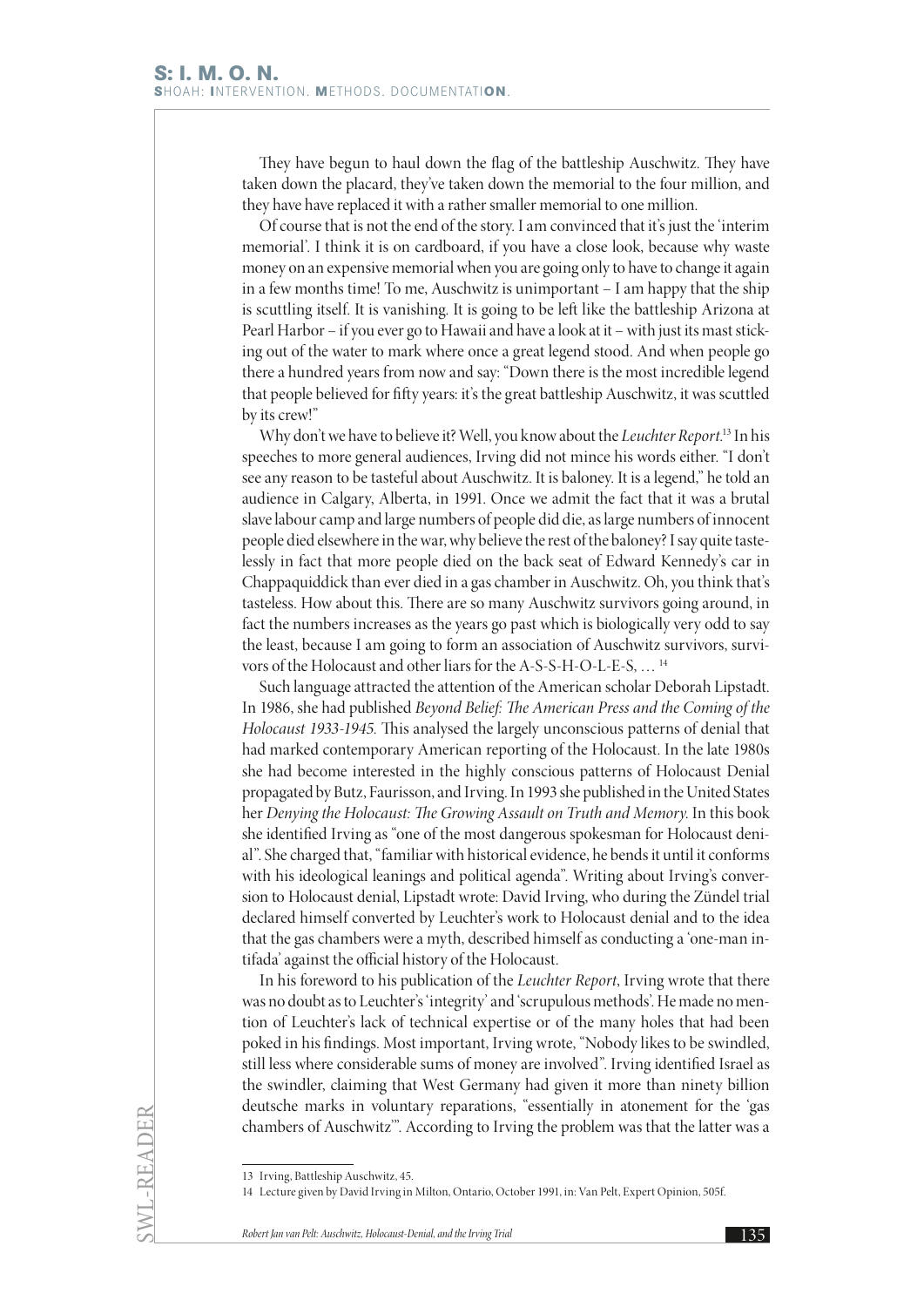myth that would 'not die easily'. He subsequently set off to promulgate Holocaust denial notions in various countries.<sup>15</sup>

Initially, Irving did not consider suing for libel. And he would have had little change to win a case in an American court: American libel laws made success very unlikely because the burden of proof be on him and, as a public figure, Irving would have to prove that Lipstadt had made her criticisms of him with knowledge of falsity or with reckless disregard of the truth. The book appeared in Britain in 1994, under the imprint of Viking, a subsidiary of Penguin. British libel law favours the plaintiff and not the defendant. The plaintiff only needs to make the charge that certain remarks are defamatory. Unless the defendant claims that the plaintiff misunderstood the ordinary meaning of the words at issue, or their innuendo, the law requires that the defence justifies the words by proving the alleged libel to be 'substantially' true.

Yet, for two years nothing happened. But in 1996, Lipstadt was instrumental in getting a major American publisher cancel publication of one of Irving's books. Irving was enraged. In September 1996 he issued a writ of summons, and triggered with this an action in which Penguin and Lipstadt, if they chose not to settle, would have to prove in the British High Court that the statements that Irving considered libellous were justified. Lipstadt and Penguin decided not to settle. They assembled a team to prepare a defence, and it included a few historians. I was one of them because Irving had included in his complaint Lipstadt's description of his conversion to Holocaust denial on the basis of Leuchter's conclusions, and his subsequent sponsorship of *The Leuchter Report*. Hence the legal team needed a expert witness who could determine the evidentiary value of Leuchter's forensic research against the background of the totality of evidence about the genocidal character of Auschwitz available to a historian in 1988. In other words, they needed a historian who could answer the question what was known about Auschwitz on the basis of what evidence, and if a responsible historian, who would have acted with due diligence, would have embraced Leuchter's conclusions.

I worked on and off for a year on an expert report that not only brought together the eyewitness and material evidence for our knowledge about Auschwitz as an extermination camp, but also analysed and refuted all the major challenges to that knowledge made by Holocaust deniers like Butz, Faurisson, Leuchter, Irving, and others. Much of this work of was a simple but extremely tedious exercise of comparing their statements about the sources to the sources themselves. For example, Faurisson attempted to show that what Auschwitz Kommandant Rudolf Höss had said in his post-war confessions about the gassings in Birkenau was improbable, if not impossible. In order to make his case, Faurisson juxtaposed two of Höss's statements.

The door was opened a half an hour after the gas was thrown in and the ventilation system was turned on. Work was immediately started to remove the corpses.<sup>16</sup> They dragged the bodies from the gas chambers, removed the gold teeth, cut off the hair, then dragged the bodies to the pits or to the ovens. On top of that, they had to maintain the fires in the pits, pour off the accumulated fat, and poke holes into the burning mountain of bodies, so that more oxygen could enter. All these jobs they performed with an indifferent coolness, just as if this was an everyday affair. While dragging the bodies, they ate or smoked. Even the gruesome job of burning the bod-

SWL-READER

<sup>15</sup> Deborah Lipstadt, Denying the Holocaust: The Growing Assault on Truth and Memory, New York 1993, 179. 16 Rudolf Höss, Death Dealer. The Memoirs of the SS Kommandant at Auschwitz, ed. Steven Paskuly, transl.

Andrew Pollinger, Buffalo 1992, 44.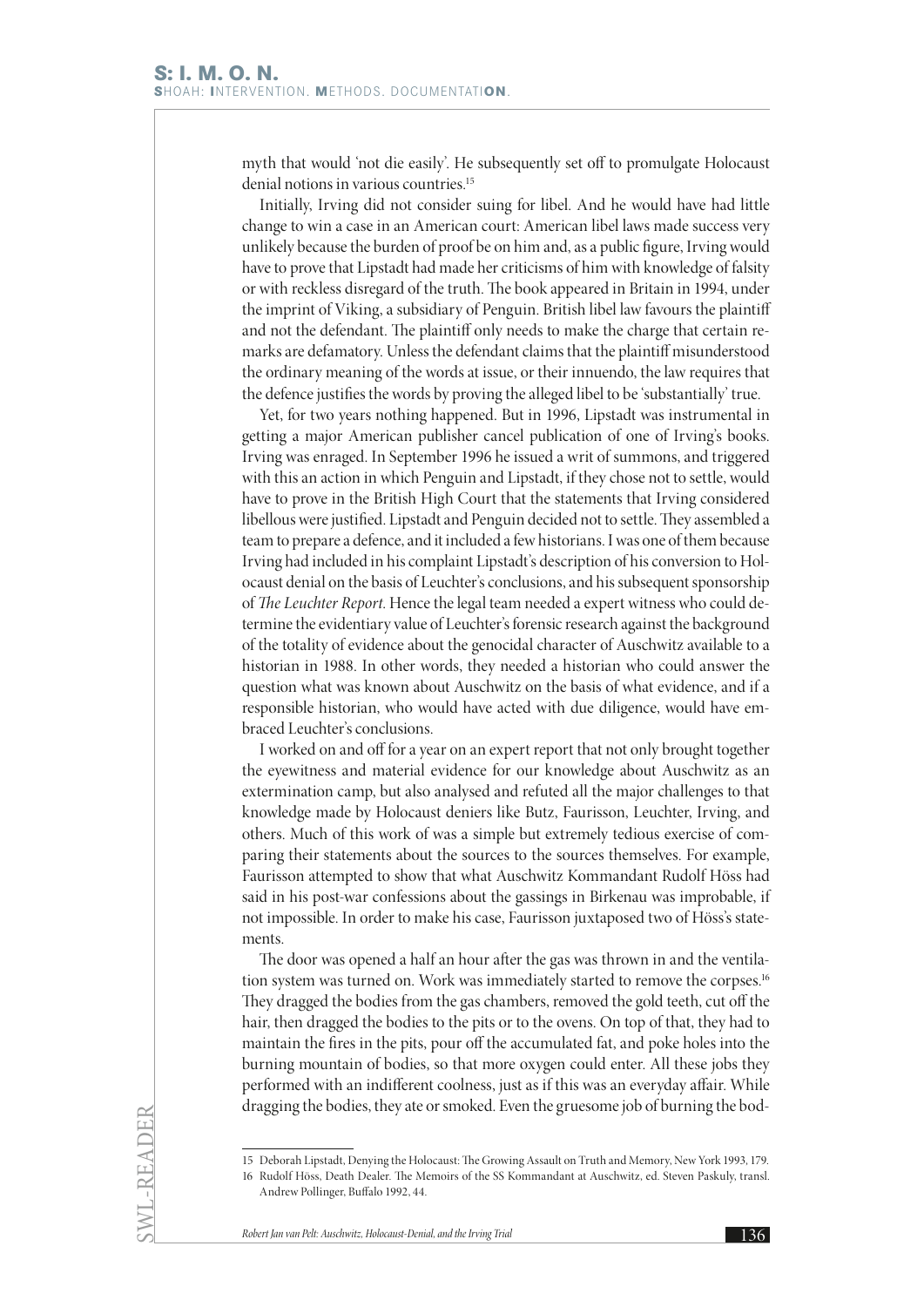ies dug up after being in mass graves for a long time did not prevent them from eat $ing.<sup>17</sup>$ 

Closely reading this first passage, Faurisson had noted the adverb 'immediately'. In other words, work began immediately when the ventilation began, that means when the room was still highly toxic. This was very dangerous. It was evident, Faurisson had argued, that the *Sonderkommando* only could have entered the space equipped with gas masks. The second statement by Höss seemed, however, to preclude this as it recorded that members of the *Sonderkommando* dragged bodies while eating and smoking. This meant that they could not have been wearing gas masks probably because of their 'indifferent coolness'. In short, there was an inexplicable contradiction between the extreme toxicity of the gas chamber and the behaviour of the *Sonderkommandos.* Adding to the collection the official instruction manual of Zyklon B, which stipulated that spaces that had been fumigated with the agent should air out for at least 20 hours, Faurisson came to the conclusion that Höss obviously did not know what he was writing about, and that his testimony was worthless.<sup>18</sup>

Yet, on examination, it became clear that Faurisson had quoted out of context. The second quotation taken from Höss occurred in the middle of a paragraph that deals with the 'strange' behaviour of the *Sonderkommandos*. It did not discuss the extermination procedure in any logical order. When Höss mentions that the *Sonderkommandos* ate or smoked while dragging bodies, he did not say "while dragging bodies from the gas chambers". In fact, there was a lot of body-dragging in Auschwitz: in crematoria 2 and 3 bodies were dragged within the incineration halls from the elevator doors to the ovens, in crematoria 4 and 5, bodies were dragged not only from the gas chambers to the morgue, but also from the morgue to the incineration room, and in the case of the open air burning of the buried corpses in the late summer and fall of 1942, bodies were dragged from the opened mass graves to the incineration pits. At no time did the members of the *Sonderkommando* need a gas mask for this awful job. Likewise Faurisson had misrepresented the Zyklon B instruction manual. The rule for spaces to be aired for twenty hours applies to rooms without any special ventilation system. After twenty hours of natural ventilation, and another hour with closed windows and doors, the room should be available for all activities except sleeping: this should wait another day. The situation in the gas chambers was different. Equipped with a powerful ventilation system, the time could be reduced to twenty minutes.

Comparing the evidence adduced by the deniers to the sources was a tedious labour, but it did not pose a particular moral dilemma. After more than fifteen years of marking exams, I had learned how to deal with cheating students. But refuting Faurisson forced me to move beyond identifying the way he misconstrued the historical evidence. I also had to engage his 'science'. It was a small step from comparing Faurisson's statement about what the Zyklon B instruction manual said about the need to ventilate rooms fumigated with hydrogen cyanide with the original document to engaging the scientific question how quickly it would take to reduce a lethal concentration of hydrogen cyanide to a harmless concentration in a room of a certain size using a ventilation system of a certain capacity. This step I was forced to make because deniers did not limit themselves to misquoting sources, but also invoked scientific arguments to "prove" that Auschwitz had not been an extermination camp be-

<sup>17</sup> Höss, Death Dealer, 160.

<sup>18</sup> Robert Faurisson, Mémoire en Défense contre ceux qui m'accusent de falsifier l'histoire / La question des chambres à gaz, preface by Noam Chomsky, Paris 1980, 161.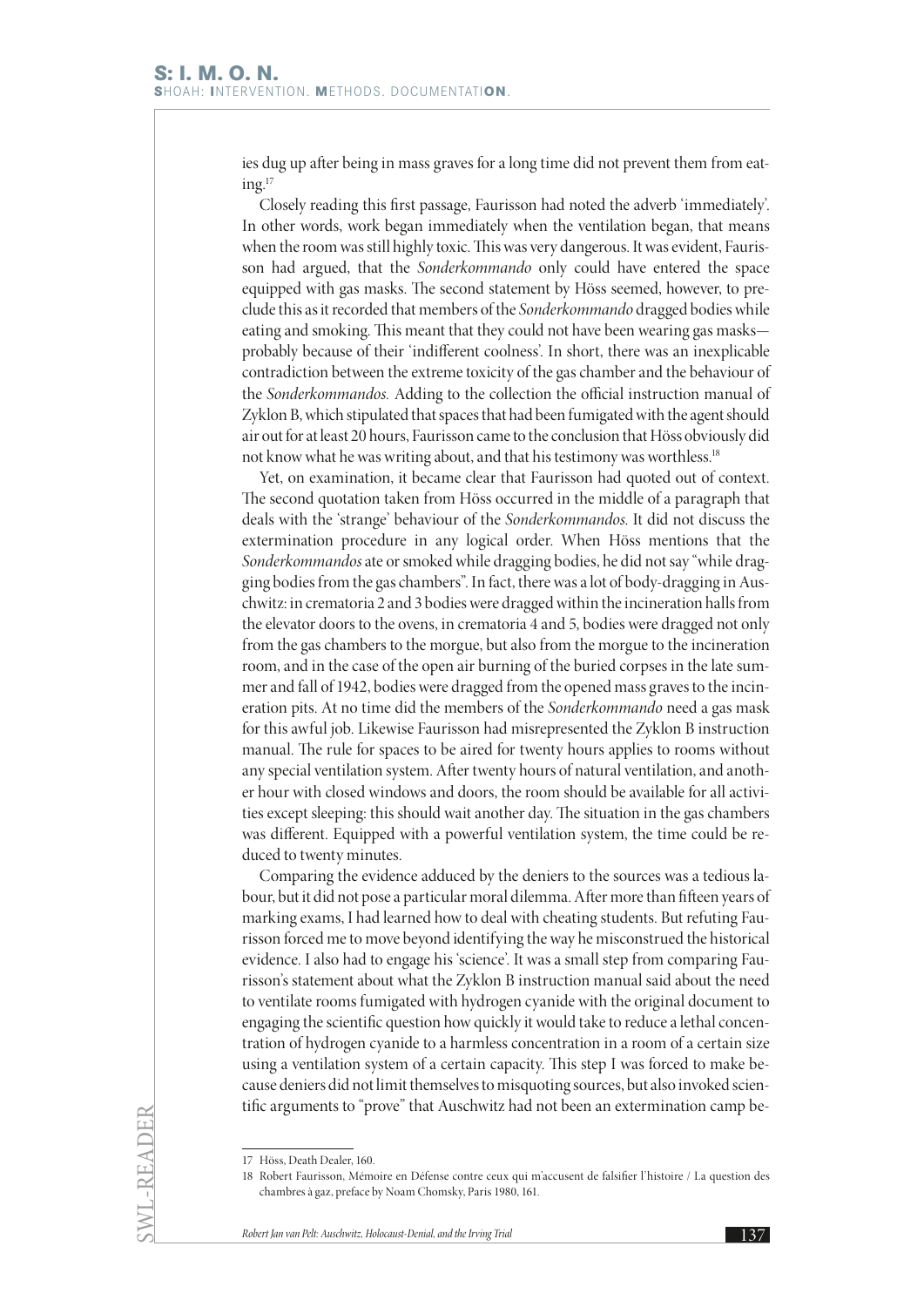cause the gas chambers could not have killed the alleged number of people, or the incinerators could not have incinerated the alleged number of corpses. Leuchter, for example, had calculated that over the history of the five Auschwitz crematoria the total number of people gassed could have been no more than 112,456, and that the maximum number of corpses that could have been theoretically incinerated had been 193,576, while practically the number would have been a little less than half, at 85,092. In other words, the 'alleged' killing of a million people in the Auschwitz gas chambers and the incineration of their bodies in the Auschwitz incinerators had been technologically 'impossible'.19

In order to refute Leuchter, I had to go over his premises and his calculations, and take out a pocket calculator myself, and engage in what I considered to be the obscene exercise of showing that the killing of a million people in the Auschwitz gas chambers and the incineration of their bodies in the Auschwitz incinerators had been technologically quite 'possible'. And as Holocaust deniers had argued that the Zyklon B deliveries to Auschwitz had not been sufficient to leave enough hydrogen cyanide to kill the alleged number of victims, I had to write what I consider to be the nauseating nadir of my academic career: a thirty-two-page report on Zyklon B use in Auschwitz (mostly for delousing of garments, barracks and train wagons), showing that, for example, in the year 1943 even the most intensive delousing with Zyklon B would have left a surplus of between 1,660 kg and 3,160 kg Zyklon B, available for killing people. This resulted in the following concluding paragraphs: How many people can be killed by such an amount? Let us only consider the lower figure of 1,660 kg Zyklon B. The figure given by the Health Institution of the Protectorate Bohemia and Moravia in Prague is that one needs 70 mg of Zyklon-B to kill one person. This means that one gram can kill 14 people, or 1 kg 14,000 people. If all the 1,660 kg Zyklon-B would be used with 100 per cent efficiency, the surplus of 1,660 kg Zyklon B could have killed  $(1,660 \times 14,000 = 23.2 \text{ million people.}$  But, of course, the efficiency was much lower, as first of all people would absorb more than the minimal lethal dose, and because much Zyklon-B would not be absorbed by the victims, but remain in the gas chamber to be pumped out after all had died, and so on. Pery Broad testified that the SS used two 1 kg tins to kill 2,000 people, or 1 kg per 1,000 people – a ratio of 1kg per 1,000 people that was also used by Gerstein when he assumed that 8,500 kg of Zyklon B sufficed to kill eight million people. This implies that the 1,660 kg Zyklon-B could have killed 1.6 million people. Testifying in Hamburg, Dr. Bendel stated that 1 kg tin was good for the murder of 500 people, which would mean that 1,660 kg Zyklon B would have allowed for the murder of 800,000 people.

It is clear that the extra 1,660 kg to 3,160 kg of Zyklon-B available in the camp in 1943 would have more than sufficed to kill the number of 250,000 people murdered in Auschwitz in 1943 with Zyklon B. If we follow Broad's estimate, only 250 kg Zyklon B would have been used for genocidal purposes; if we follow Bendel's estimate, 500 kg would have sufficed.

Using the most conservative estimates possible, Auschwitz had a surplus of Zyklon B of between three to six times necessary to kill the 250,000 people murdered in Auschwitz in 1943.20

As long as I was writing at home, the agony of having to do such obscene calculations was my own. But when I left in January 2000 for England to defend my report

SWL-READER

<sup>19</sup> Leuchter, The Leuchter Report, Tables V, VI, VIII.

<sup>20</sup> Appendix to Robert Jan van Pelt, Expert Opinion.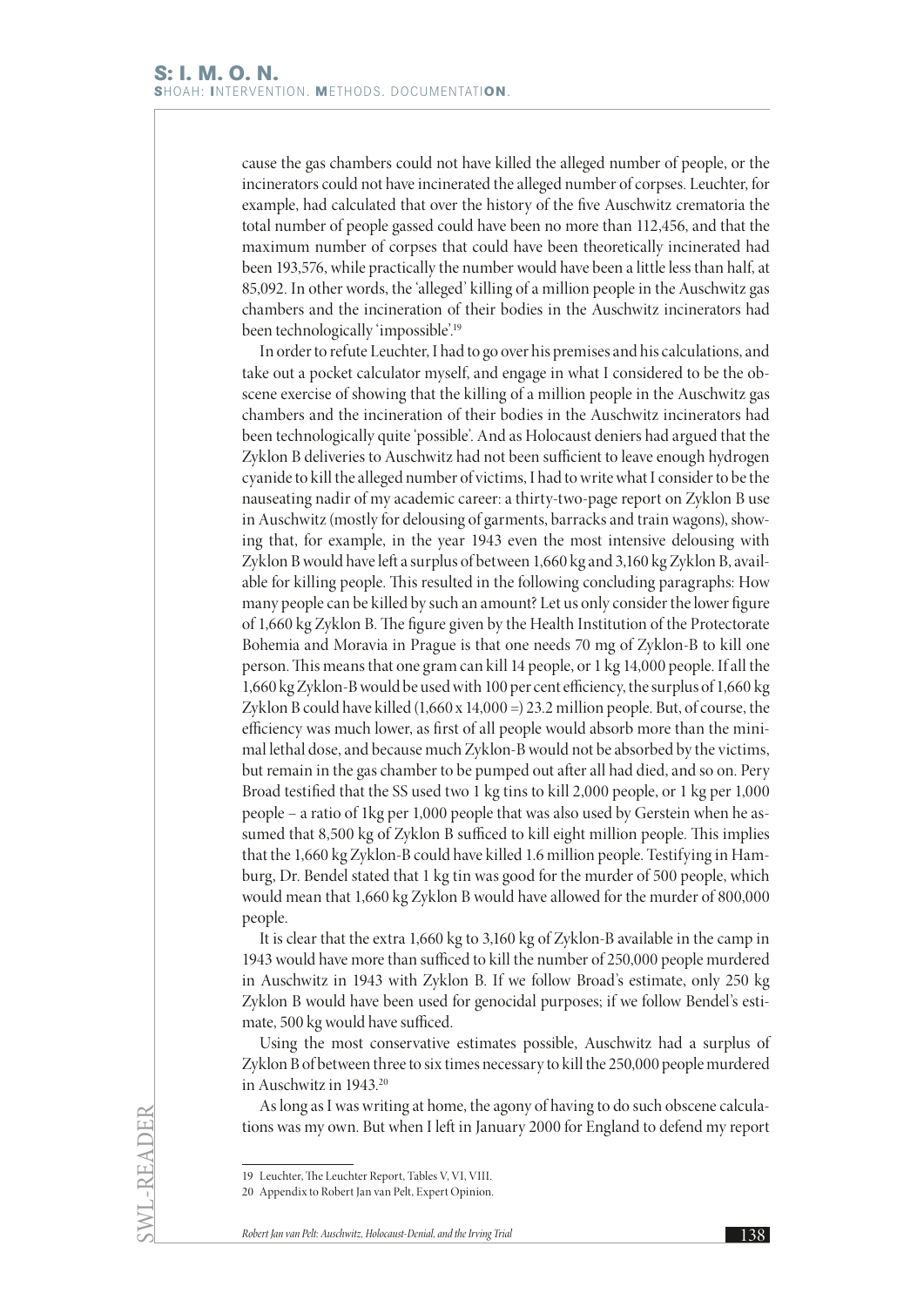under cross-examination, I realised that I faced a difficult situation. I was to testify in public, in the presence of Auschwitz survivors who were to fill the public galleries or follow the trial through the media. On the one hand I felt a great sense of loyalty to those who had been murdered in Auschwitz, or the survivors of that camp. As a scholar on Auschwitz, I owed it to them to show in posture, language and thought a clear rejection to the obscene phantasmagoria of Holocaust denial. On the other hand, I had to be effective as a champion of truth. I knew that Irving would have the initiative, that he would raise the issues he wanted – from how much Zyklon B it takes to kill a person to how much coke to incinerate a corpse, from how long it would take to empty a gas chamber to how long it would take to burn the bodies – and that I had little choice but to accept and engage whatever challenge he threw in my direction. I contemplated the possibility to do both, to honour the victims and defeat Irving, but I did not believe that it would be possible to find a balance.

Having agreed to serve as an expert witness, I would serve the objective demands of historical truth, the memory of the victims, and the dignity of survivors best by making offensive calculations when necessary, drawing distressing diagrams when possible, and taking the court on an abhorrent forensic site-visit to the crematoria within the virtual reality created by today's computer programs.

And this is exactly what I did. It was troublesome, not only to me, but also to those in the court room. Witnessing Irving's challenge that the elevator connecting the gas chamber to the incineration room of crematorium 2 was a 'bottleneck' in the whole operation, journalist James Dalrymple described to the readership of The Independent what followed.

Irving knows the value of a strong phrase and the silence in Court 73 seemed to deepen as he said it. We all knew what was coming. Even the judge murmured that he could see where this was leading. How could 500,000 bodies – the number estimated to have died in that one crematorium – be transported up a single lift-shaft, only about 9ft square. Irving demanded that Van Pelt now do the arithmetic of nightmares. How much could the lift carry? 750 kilos, 1,500 kilos, 3,000 kilos? How many bodies would that be at, say sixty kilos a body? Were they in gurneys or were they just squeezed in, like people squashed into a telephone box? How long to take each batch up to the ovens? Ten minutes, or more, each batch? Twenty corpses at a time, or 25?

Dalrymple noted that I entered into the exercise 'reluctantly'. In fact, I was deeply disgusted by Irving's question to make some 'back-on-the-envelope' calculations, and actually did remember Ericson's resolve when I finally answered Irving. My answer was, however, not too clear. Dalrymple, in any case, was not too convinced, and returning that night home in the train he took out his pocket calculator. "Ten minutes for each batch of 25, I tapped in. That makes 150 an hour. Which gives 3,600 for each 24-hour period. Which gives 1,314,000 in a year. So that's fine. It could be done. Thank God, the numbers add up." At that moment, Dalrymple was overcome by the obscenity of his calculations. "When I realised what I was doing, I almost threw the little machine across the compartment in rage." To him, this little episode was a normal event in "the strange and flourishing landscape that has come to be known as historical revisionism."

It is an area of study with only one subject. The Holocaust. And it is a place where tiny flaws can be found – and magnified – in large structures, where great truths can be tainted and wounded by small discrepancies, where millions of dead people can be turned into a chimera. And where doubt can be planted like seed in the wind, to grow and fester as the screams of history grow fainter with the years.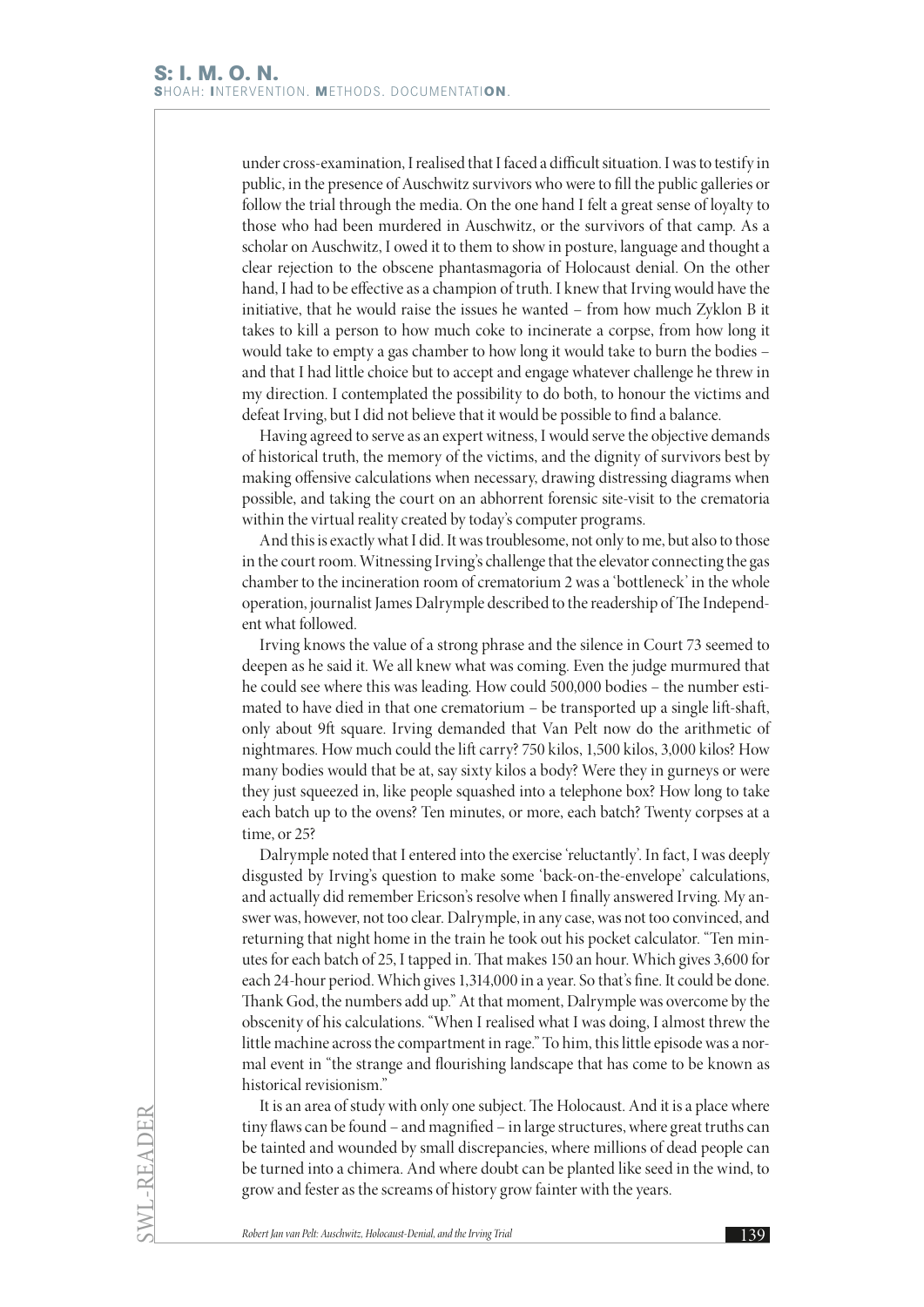A dark and dangerous place where even reasonable people start to do furtive sums on pocket calculators.21 Indeed: engaging Irving's arguments was a messy business, and none of us who stood in the witness box and tried to represent the historical record with honesty, dignity and decency emerged from it with clean hands. Yet, in the end, from the descent into the sewers of Holocaust denial emerged some moment of truth. On April 11, Judge Gray pronounced his judgement. When he came to the matter concerning Auschwitz, he told the packed court that at the beginning of the trial he had supposed that the evidence of mass extermination of Jews in the gas chambers at Auschwitz was compelling, but that he had "set aside this preconception when assessing the evidence adduced by the parties in these proceedings." After going through all the arguments produced by Irving to prove that the 'Factory of Death' could not have worked, and my counterarguments that it had worked sufficiently well to murder all those the Germans intended to kill, Judge Gray stated that, "having considered the various arguments advanced by Irving to assail the effect of the convergent evidence relied on by the Defendants, it is my conclusion that no objective, fair-minded historian would have serious cause to doubt that there were gas chambers at Auschwitz and that they were operated on a substantial scale to kill hundreds of thousands of Jews."22

The next day many major newspapers from all over the world carried editorials analysing the meaning of the judgement. Many commented on the great civic and moral responsibility of the historian when he or she sets out to reconstruct the past. *The Irish Times* applauded the destruction of Irving's reputation. And it found worth noting that his defeat was not the result of some "argy-bargy on university campuses" or had occurred under a "hail of rotten eggs and the shouting down of his message by strident adolescent voices". The hero, in this case, was "the clinical, forensic examination of his credo, a calculated and methodical destruction of his untruthful version of history".23 *The Guardian* also reflected on the meaning of the trial for our understanding of the task of the historian. "Truth is no shining city on a hill", *The Guardian* pronounced.

It has to be worked at; the credibility of those who claim to express it is critical. Even a casual reader of the case reports could quickly see how painstaking genuine historical scholarship is; it builds detail upon detail, avoiding casual inference and thin deduction. Eventually, a plausible narrative is pieced together but even then it has to withstand the slings and arrows of competitive scholars. And the Holocaust is now hot history. Due, in part, to the persistence of the deniers, academic effort has been redoubled. Among the many Irving assertions to be comprehensively demolished was the suggestion that thought police prevent open challenge to received historical wisdom. It is precisely because of the historians' efforts from the early 50s on that there is now no room for doubt, despite the false trails and the lacunae left by a Nazi bureaucracy as assiduous about destroying the signs of its crimes as realising the final solution. Other jurisdictions make denying the Holocaust a crime. After this case, we can rely on empiricism and the sheer weight of evidence.<sup>24</sup>

Reading these editorials as my plane took off from Heathrow to bring me back to Toronto, I realised that my quest in search for an understanding of the professional responsibility of the architect, begun in 1987, had ended thirteen years later with a new insight into the professional responsibility of the historian. As a historian, it appeared to me a worthwhile result.

SWL-READER

<sup>21</sup> Dalrymple, James, The curse of revisionism, in: The Independent, 29.1.2000.

<sup>22</sup> Charles Gray, The Irving Judgement: David Irving v. Penguin Books and Professor Deborah Lipstadt. Harmondsworth 2000, 323.

<sup>23</sup> Holocaust Denial, in: The Irish Times, 12.4.2000.

<sup>24</sup> Truth's Sheer Weight: Irving Was the Deniers' Best Shot, in: The Guardian, 12.4.2000.